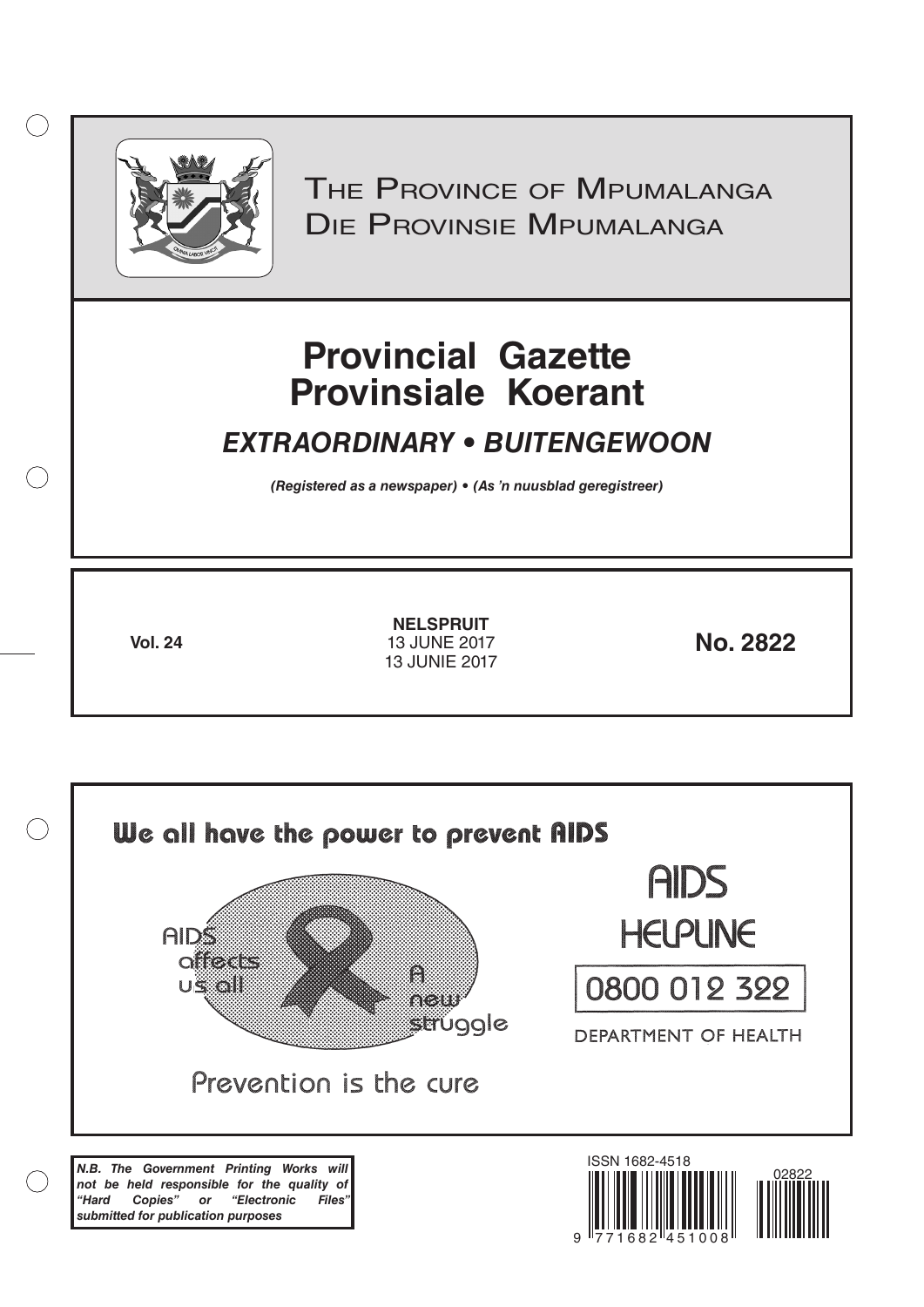## **IMPORTANT NOTICE:**

**The GovernmenT PrinTinG Works Will noT be held resPonsible for any errors ThaT miGhT occur due To The submission of incomPleTe / incorrecT / illeGible coPy.**

**no fuTure queries Will be handled in connecTion WiTh The above.**

#### **CONTENTS**

|    |                                                                                                  | Gazette<br>No. | Page<br>No. |
|----|--------------------------------------------------------------------------------------------------|----------------|-------------|
|    | <b>PROVINCIAL NOTICES • PROVINSIALE KENNISGEWINGS</b>                                            |                |             |
| 60 | Local Government: Municipal Electoral Act, 2000: In Respect of Ward 6 of the Emakhazeni [MP 314] | 2822           |             |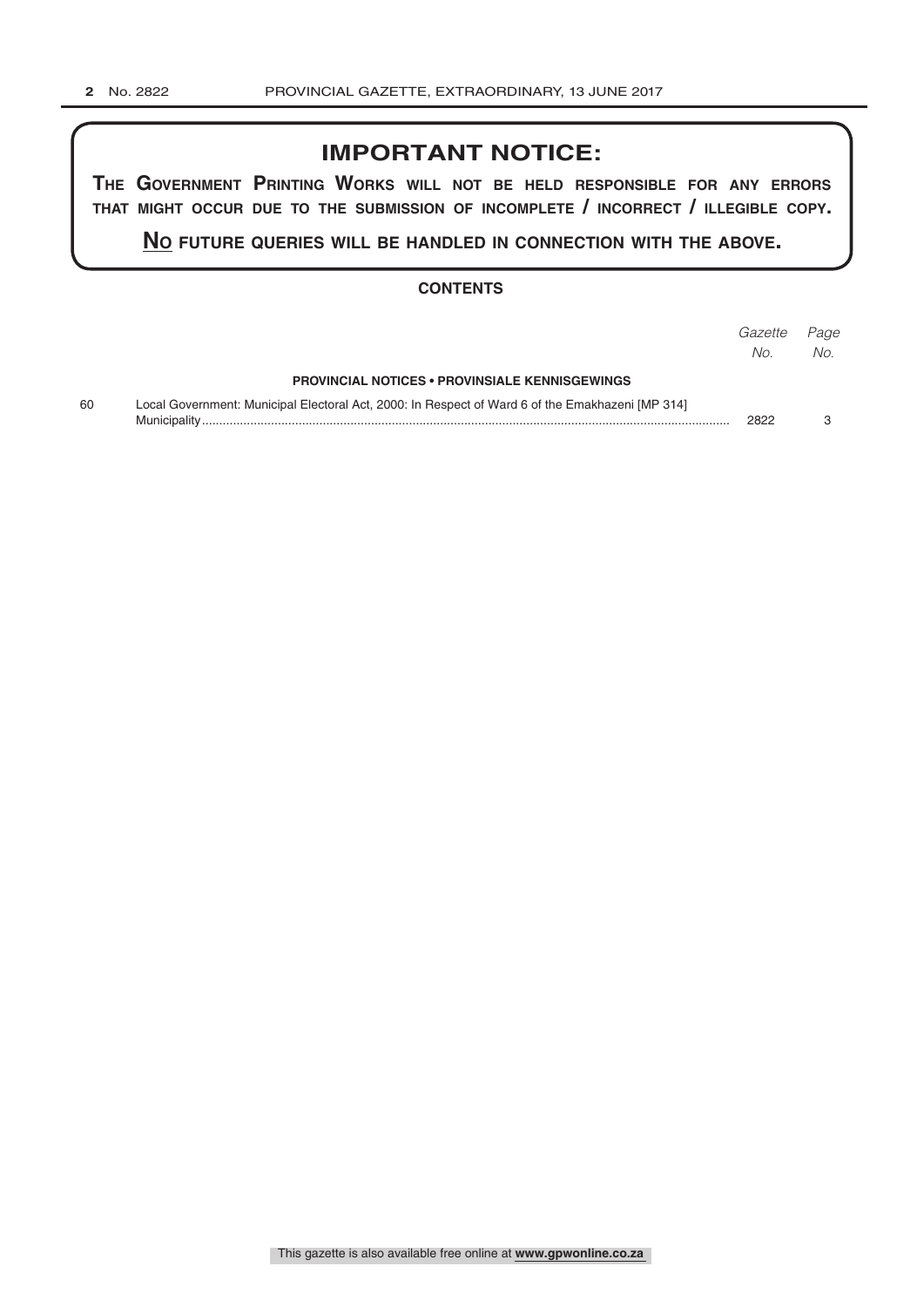### Provincial Notices • Provinsiale Kennisgewings

#### **PROVINCIAL NOTICE 60 OF 2017**

#### **ELECTORAL COMMISSION**

#### **AMENDED ELECTION TIMETABLE**

The Electoral Commission hereby gives notice that it has in terms of section 11 of the Local Government: Municipal Electoral Act, 2000, compiled the election timetable set out below to apply to the municipal by-elections to be held on 28 June 2017 in respect of Ward 6 of the Emakhazeni [MP314] Municipality as proclaimed by Provincial Notice number 44 of 2017 as published in the Provincial Gazette No 2812 of the Mpumalanga Province, dated 26 May 2017. A reference to "section" in this election timetable is a reference to that section in the Local Government: Municipal Electoral Act, 2000 (Act No. 27 of 2000).

#### **Cut-off time for act to be performed**

1 An act required in terms of this Act to be performed by not later than a date in the election timetable must be performed before 17:00 on that date, unless otherwise specified.

#### **Certification of the voters' roll**

2 By 13 June 2017 the chief electoral officer must certify the segments of the voters' roll for the voting districts to be used in the by-elections in terms of section 6(2)(a).

#### **Notice that lists of addresses of voting stations are available for inspection**

3 By 13 June 2017 the chief electoral officer must give notice that copies of a list of voting stations and their addresses will be available for inspection at the office of the Commission's local representative in terms of section 19(5).

#### **Notice of route of mobile voting stations**

4 If the Commission decides to use mobile voting stations in the byelections, the Commission must by 9 June 2017 give notice of the route, including the locations and estimated times of stopping of each mobile voting station in terms of section 22(1).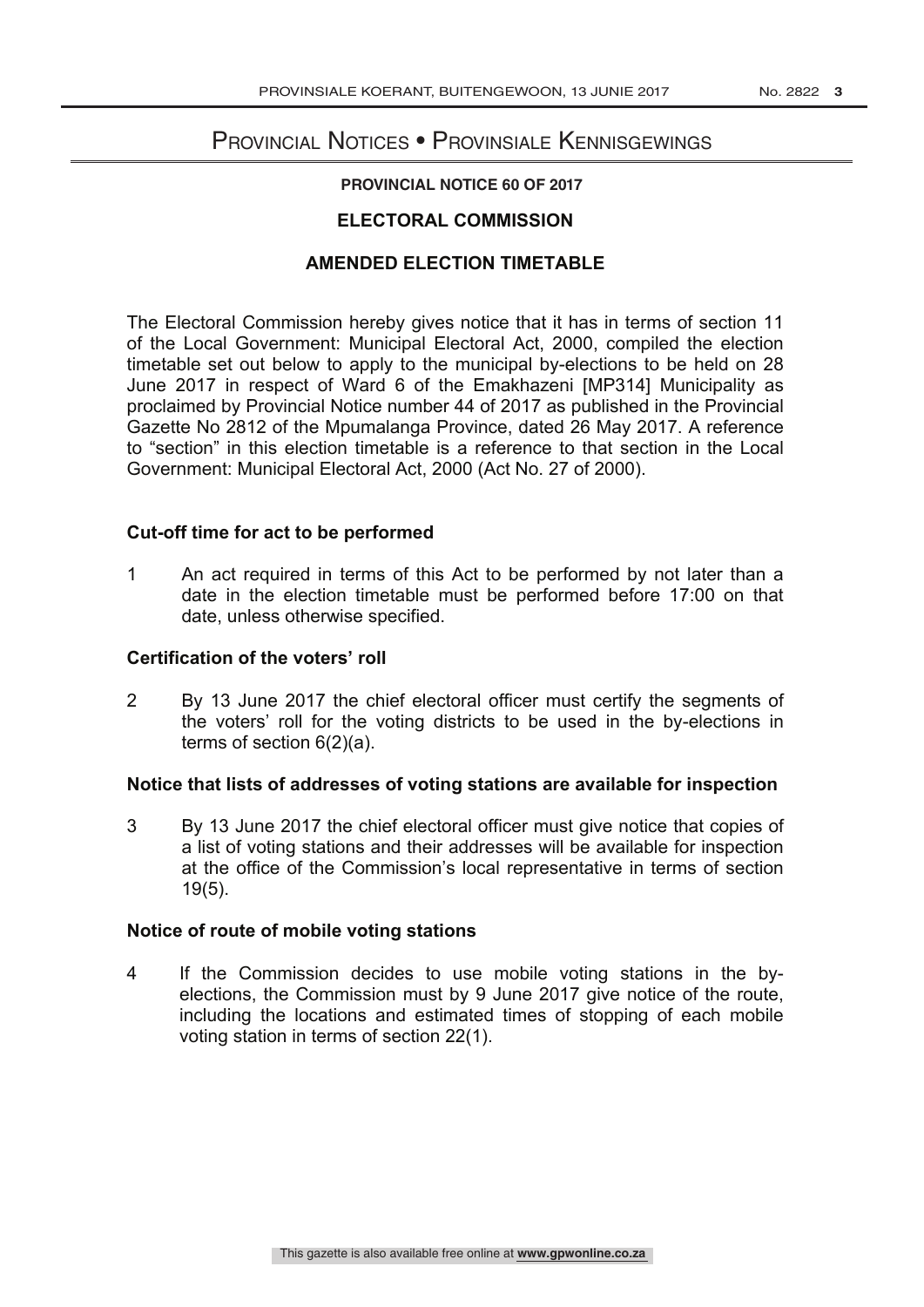#### **Cut–off date for nomination of ward candidates to contest an election**

5 By no later than 5 June 2017 at 17h00, the nomination of a person to contest the by-election in a municipality as a ward candidate must be submitted to the Commission's local representative on a prescribed form and in the prescribed manner in terms of section 17(1).

#### **Cut–off date for compilation and certification of ward candidate lists**

6 By 12 June 2017 the Commission must compile for each ward a list of ward candidates, certify those lists for that by-election, and keep copies of the lists available at the office of the Commission's local representative in terms of section 18 (1).

#### **Cut-off date for issuing certificates**

7 By 14 June 2017 the Commission must issue to each ward candidate contesting the by-election, a prescribed certificate in terms of section 18(1)(d).

#### **Application for special vote**

8 10(1) By no later than 15 June 2017 a voter may apply in terms of Regulation 28B (1) to cast special vote within the voting district where she or he is registered. [Applications for special votes will only be received from 12 June 2017]

(2) On 27 June 2017 voters who had successfully applied to cast their special votes at the voting station, may visit the voting station between 08h00 and 17h00 to cast their special votes.

(3) On 27 June 2017 voting officers must visit voters who had successfully applied to cast their special votes at their places of residence, to afford them the opportunity to cast their votes there.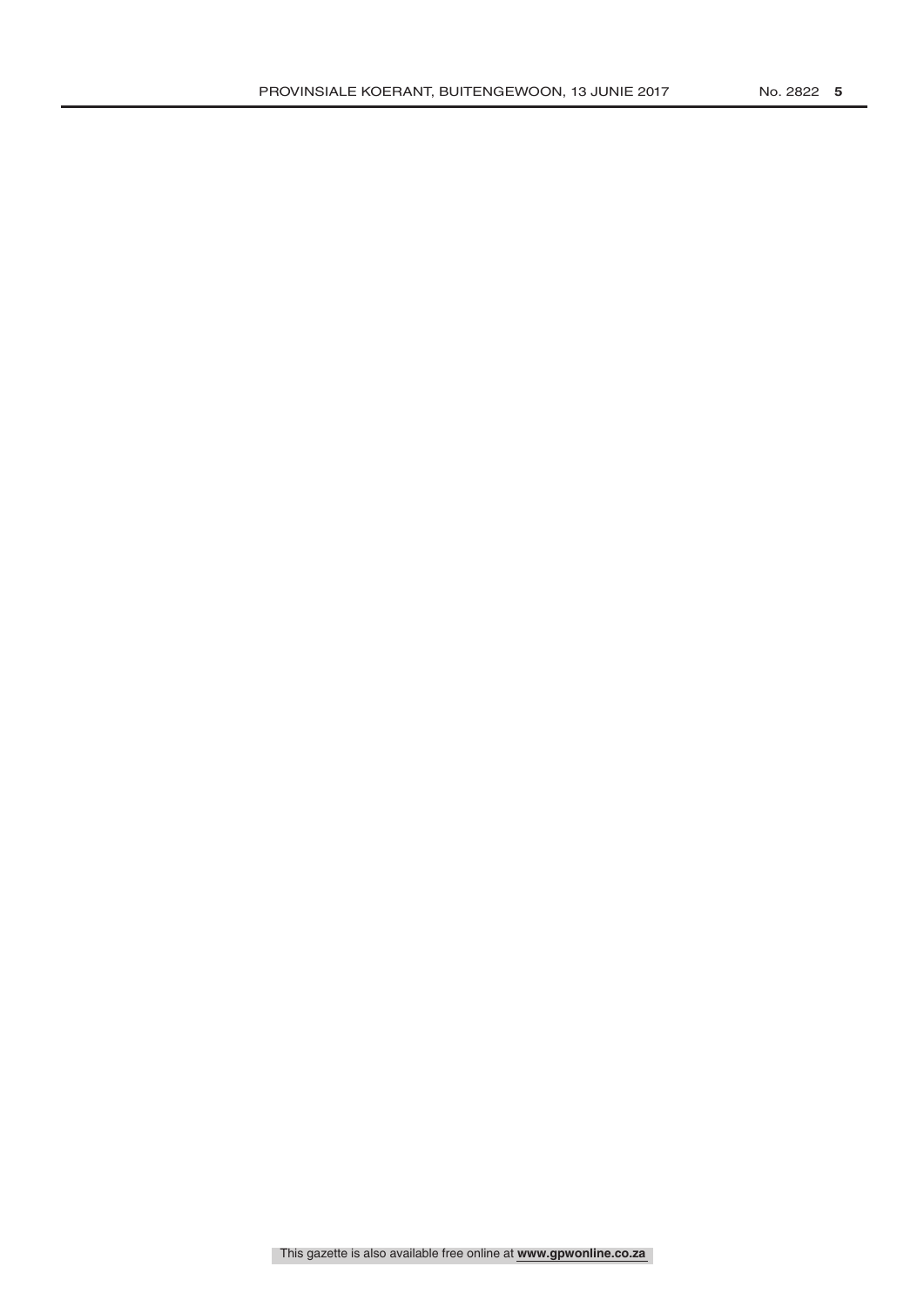This gazette is also available free online at **www.gpwonline.co.za**